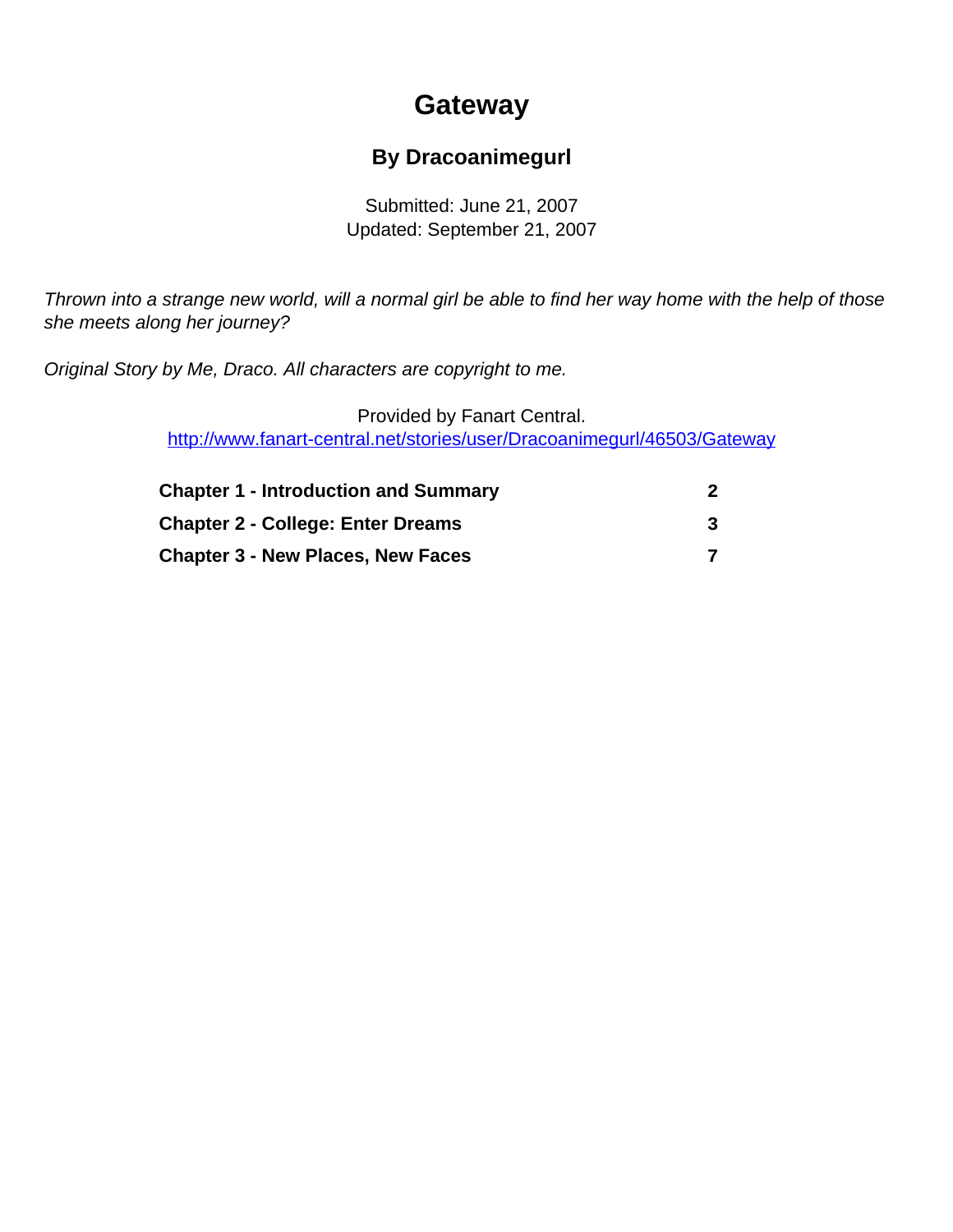### **1 - Introduction and Summary**

<span id="page-1-0"></span>**Gateway** 

#### By: Draco

Sei was just the normal, average, everyday teenager, starting her first year of college. But with college taking up most of her time now, she must put aside her passion for drawing. Now, a few months later, she is starting to have strange dreams, involving cries for help, both human and nonhuman, and feelings of parts of her being torn away, causing her to wake in distress. Soon her world would be turned upside down as she is hurled into the adventure of a lifetime and she suddenly finds herself in a strange new world. The thing is, she now, for some reason, has a new look, has few memories of who she is, and no idea where she has ended up. In this new world, Sei soon finds the life forms in this land are mixed with both humans and creatures, both friendly and dangerous, and like none she had ever seen before. Scared and confused, fate leads her to a strange mansion, where she meets a lord who invites her to stay. He seems to know about her, who she is. Curious, as well as exhausted and frightened, Sei decides to accept the strange man s offer, and is given her own room, where she quickly falls asleep. In the middle of the night, she is awoken by a strangely familiar dream of tortured calls for help. Still, vaguely hearing the call when she was conscious, the girl started following it, as it leaded her to an underground laboratory. There, she rescues a young man, whom she seems connected, even drawn to, and discovers that the lord wasn t what she had first thought. After escaping from him after he tries to kill them, Sei discovers there seems to be something familiar about her new companion, and the young man seems to have lost memories as well. Now as they join up, five more will join them, all mysteriously familiar, and all with lost memories. Just who is the lord? Why is he after Sei s and the others memories? If they cannot retrieve their memories before the lord does, their fates will be sealed, and the young woman will never be able to return home again.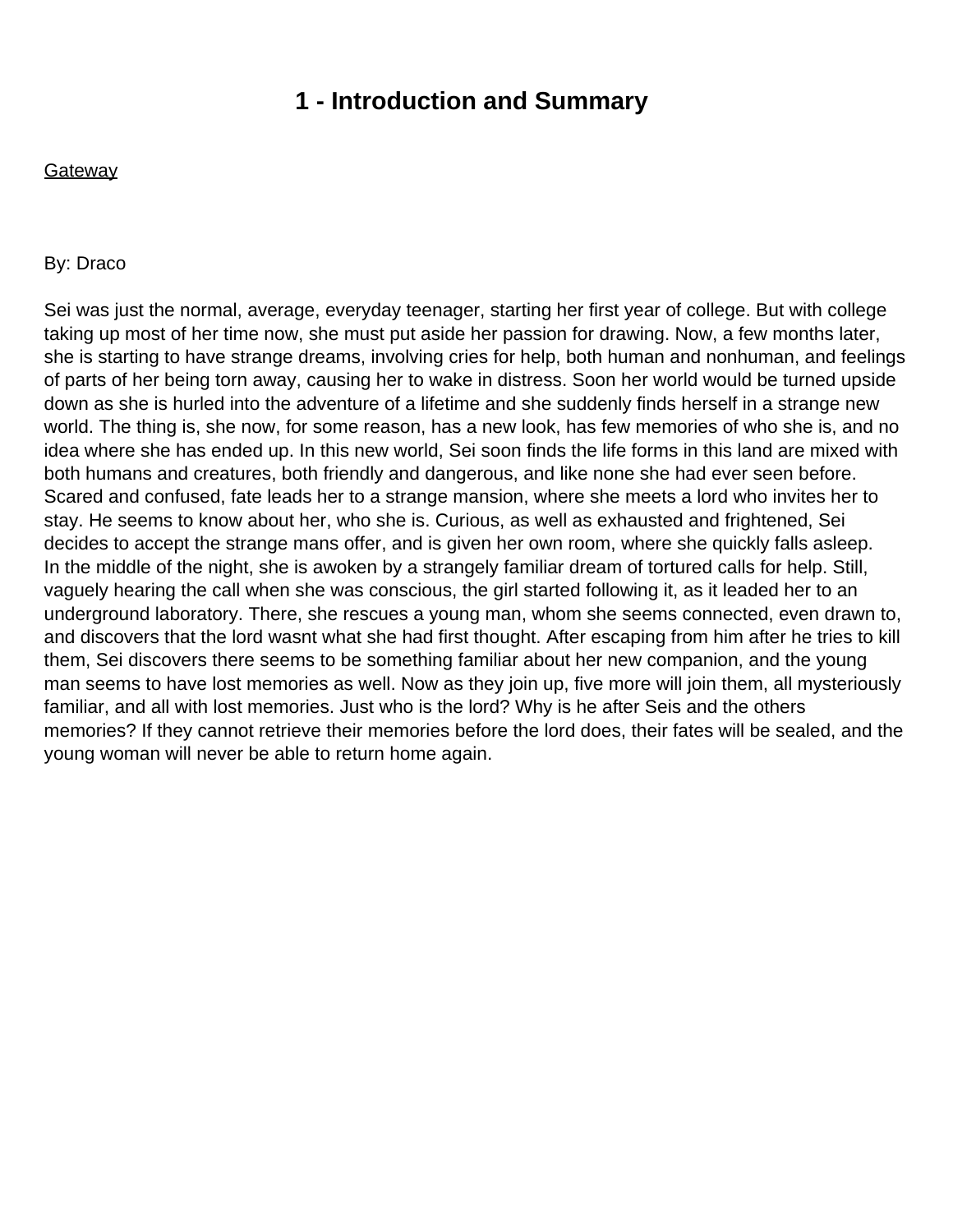## **2 - College: Enter Dreams**

<span id="page-2-0"></span>**Gateway** 

By: Draco

Chapter I

Sei was the average, run of the mill teenager. She was nineteen years old, had long, waist length golden blonde hair, ice blue eyes, and was in her first year of college. She was somewhat short, being five feet two inches tall, with an average build. She hated being teased about her height, but tolerated the more affectionate teasing. She made up for her height in strength and speed. She was a black belt in karate after all, and was no push over.

Being the friendly, caring person she was, Sei had a lot of friends, and was easy to get along with. She was also known to be sarcastic and feisty at times, and would argue her point with others when it was on a subject she strongly disagreed with. Though, Sei's strongest skill, and passion, was her art. She had been drawing since she was little; developing from scribbles, to detailed, well-structured pieces of art. It was a hobby that always gave her something to do, and work on. From Aardvarks to Zebras, any animal or creature you could think of, she could draw it. Though now that she was in college, she didn't have that much time to herself to engross in her hobby.

A normal day would start with the ringing of the class bell at the college

 $\sim$ : $\sim$ : $\sim$ 

Walking along the crowded halls of the college on Monday was pure chaos. The shrieking of the bell barely audible over the loud shuffling, yelling, chatting, and banging of lockers, as students got ready for their first classes of the day. Somehow, once more, managing to get through the first stampede of the day, Sei squeezed past the last few people to her class where her friends were waiting. They looked up as she entered, smiling and waving her over. One of them, Megan, got up give her a brief hug, in which Sei returned of course, smiling. Megan was a good five or six inches higher than her. All of her friends seemed to be taller. It just wasn't fair.

"Don't you just love Mondays?" There's Megan for you, the sarcastic optimist. Sei knew how to play this game, as she snorted a bit, smirking.

"Oh yeah, almost as much as I love Professor Albert's lectures on all the different kinds of fungus. Or maybe the smell of the locker room after the jocks have had their way with it." At that, Lily, another one of Sei's friends, spoke up with a disgusted grunt.

"Seriously, the least they could do was spray aerosol or something in their once their done. They're not the only ones using that room. And don't even get me started on the bathrooms." Everyone shuddered at that comment. It was a fact that the college's men's football, basketball, and soccer teams were dirty, coming in after games all sweaty and smelly, the odor spreading throughout the room and soaking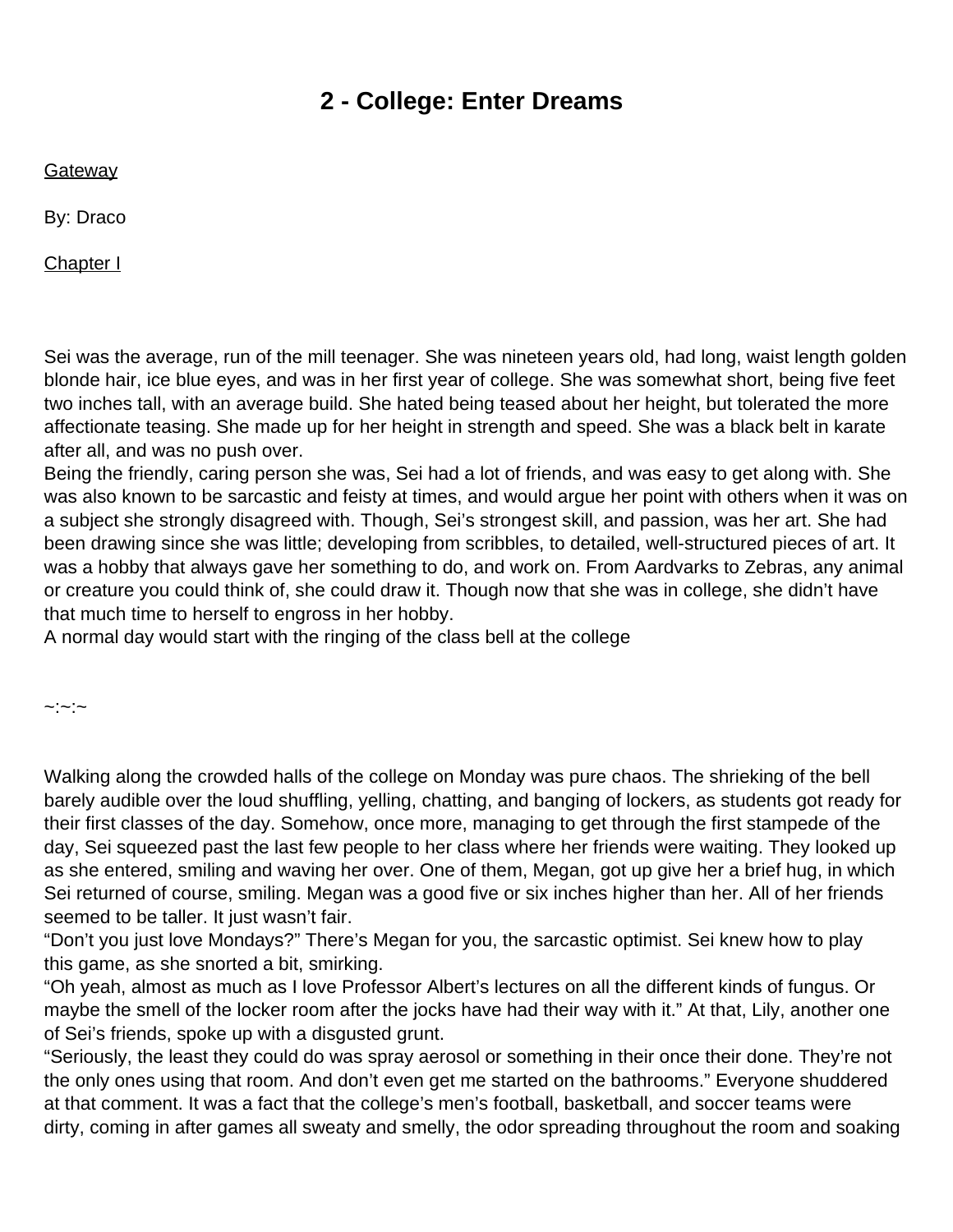into everything, even the air. Some girls had even found old shirts or socks left behind.

"Men have to be the most crude, and disgusting creatures. Pigs have better manners."

"Like that's even saying anything. They should hand out gasmasks for us when we have to use the place." Finally taking her place behind her two friends, Sei shrugged.

"I'm just glad I don't have to go through that everyday. Maybe the girl's tennis, soccer and basketball teams should write up a petition or something." That getting a few laughs, it didn't last very long, before their professor arrived, and class began.

The rest of the day consisted of four other subjects, each about an hour and a half long. Luckily, Sei enjoyed most of her classes, and kept up high B's in all of them. She would only see Megan and Lily occasionally in the halls after the first class, since they had different classes. But after school they always got back together for a while to go over the day. And it seemed nothing interesting had happened today. Not much of a surprise really. As the three of them walked along the campus grounds, the sun was just beginning to set, and students slowly made their way to their cars. Megan then sparked up a new subject.

"Hey, Sei, get to draw much at all recently? It's been a few months now hasn't it?" Giving a sigh, Sei shook her head.

"Haven't had time, classes have been really tough, and I've had a lot of homework. Who knows when I'll pick up a pencil for that reason. Not anytime soon." Which really disappointed her, since she loved drawing with a passion.

"That sucks. At least you don't have a research paper due in three weeks." Sei had to smirk at that. "Sucks to be you." Megan then mocked her, reaching over to poke her in the side, something she hated greatly. Briefly, a miniature mock fight between them, ending with Lily and Megan joining up to gang up on their friend, poking her for a good minute or two. But now, as they reached their cars, they said their goodbyes, the mood changed again, to a duller, routine one. With an exasperated sigh, Sei climbed into her car, started the ignition and headed to her apartment.

#### $\sim$ : $\sim$ : $\sim$

As Sei unlocked the door, and stepped inside, it was almost completely dark out, save for the small lamp that hung outside on the wall of the apartment building that gave a small area of illumination. Her apartment was nothing special; the basic, one bedroom one bathroom, and a small living room that joined with the kitchen. It was enough for a single, college student to deal with on her own, while juggling her classes and work at the local animal clinic, as well as a restaurant down the road near the church. At least she had a free night tonight. A chance to relax a bit and make herself dinner, which normally consisted of easy meals like pasta, eggs and toast, oatmeal, salad, or cereal. Frozen dinners were always an option as well, but Sei tried to avoid those at all costs, ordering Chinese or pizza if she didn't want to cook. Simple, yet effective, it was cheap, and it kept food plentiful, which always seemed to be a problem for students.

Tonight would be consisting of leftovers from the previous night. Opening the small fridge in the kitchen, Sei pulled out two glad-wrapped pieces of pepperoni pizza. The crinkling of the plastic wrap as she unwrapped her dinner just made the effort worth it as the prize inside was revealed. Not bothering to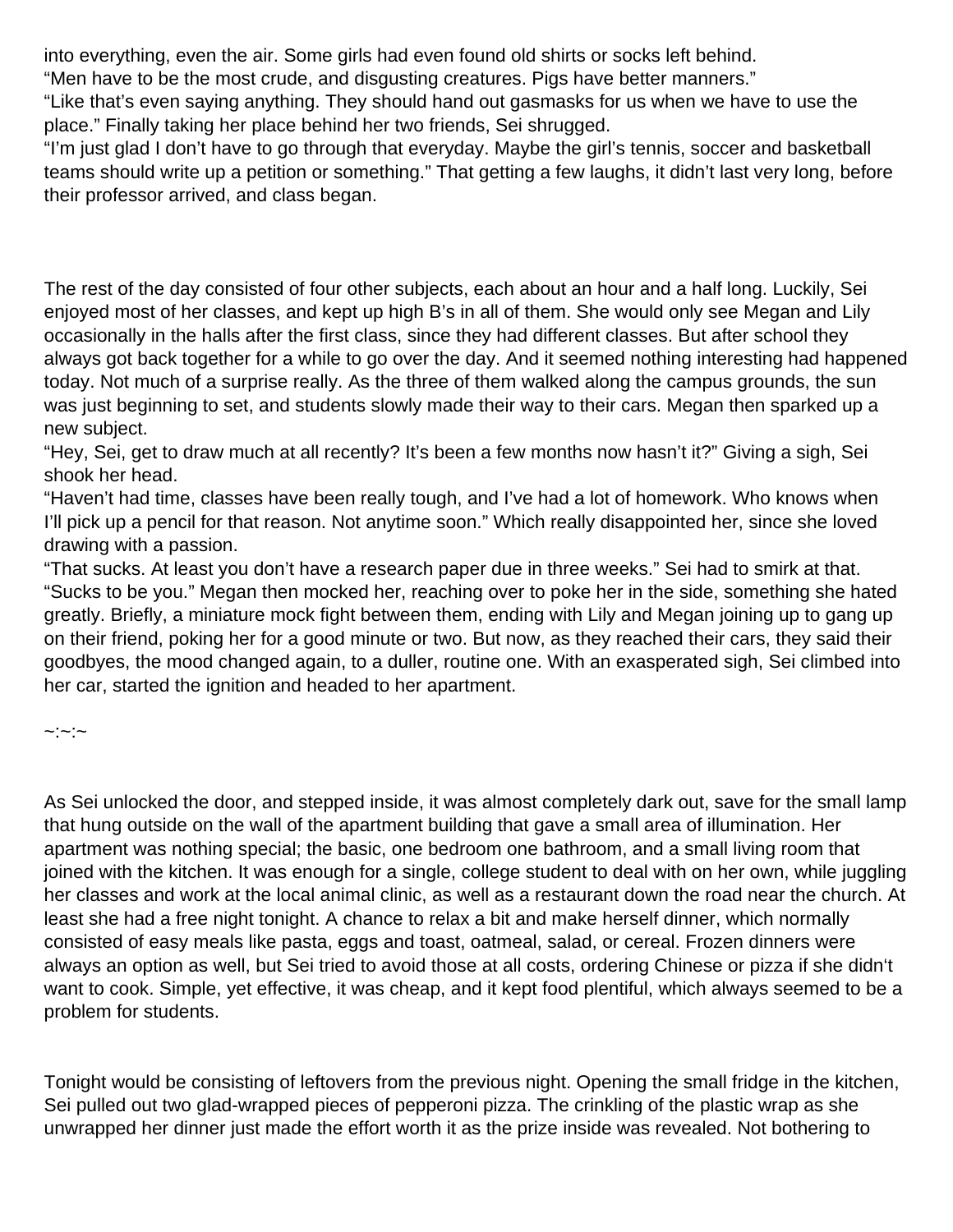even warm it, and grabbing a glass of milk, she sat down at the table and flipped on the little television set up across the table. All it got was standard cable, so Sei usually just ended up watching the news. Dinner was usually a break lasting around a half an hour, to a full hour. Afterwards, it was time for homework. With a groan, the backpack was dragged over and reluctantly opened to reveal her Calculus, Chemistry, Latin, and History books.

"So begins Monday's after class torture session."

It must have been past midnight when Sei finally finished all the work for the next morning. She had all but collapsed into bed, having left all her books out on the table. She could get them packed in the morning, when she wasn't so tired, hopefully. Pulling the covers up over her, it was only minutes before she slipped off into slumber. Though not even in her exhausted state of deep sleep could she ignore the reverie that befell her soon after darkness enveloped her.

#### It was coldwhere was she? Was this a dream? Sei thought people didn't feel in dreams.

So what was going on? A distant, stifled call in the blackness surrounding her made her whirl around, but in the empty darkness, she could see nothing. Glancing around, she tried listening, and watching, to hear if that voice would come back. For a few moments there was absolute silence. No sound whatsoever from anywhere. Perhaps it was gone? No, because seconds later it returned, louder, and a bit more clear, piercing the air around Sei, causing her to jump and whirl around once more. It definitely wasn't her imagination. The cry was still muffled, but each time it rang out it got more clear. This voiceit sounded human, and male, judging by the deep tone. What was he trying to tell her, if that was the case? There it was again, even more clear, almost comprehendible. It was starting to sound more desperate, pleading almost. It sounded like a single word, maybe two once and a while. Was, whoever this was, trying to communicate with her? The second Sei wondered that, she thought it was ridiculous. That would have been impossible; how could something be communicating with her in her sleep? This had to be a dream right? Again, even louder, more shrill and distinct, the call came. It sounded like'help'?

Suddenly it came again, and a cold chill, not caused by the feeling of the air around her, ran down Sei's spine, the hair on the back of her neck rising. It was 'help'! A cry for help! This so called 'dream' was starting to frighten her, take on a creepier atmosphere altogether. But, it was just a dream right? So then why was it affecting her like this? The mysterious call kept coming, but now it was getting muffled, and more distant again. Slightly alarmed at that, Sei tried pinpointing the voice, where it was coming from, but it was from a different direction each time it rang out, making that impossible. Even more frightened now, she started running, glancing around her wildly, unsure to even herself if she was trying to get away or find the voice's owner. The voice continued to grow softer, more muffled and more distant. It was fading away, and Sei wasn't sure if that was a good or a bad thing. There was no way she was going to call back, one reason being that she didn't know what would happen if she did, and she was too scared by now to make any sort of noise. Though, now as the initial voice faded , more voices suddenly exploded around her. Just whispers really, but very loud, as if the 'volume' had been turned up. These voices weren't very clear either, and the direction kept changing, as if they were all around her at once, even as Sei ran. It didn't even sound like English! It was more along the lines of a chant, or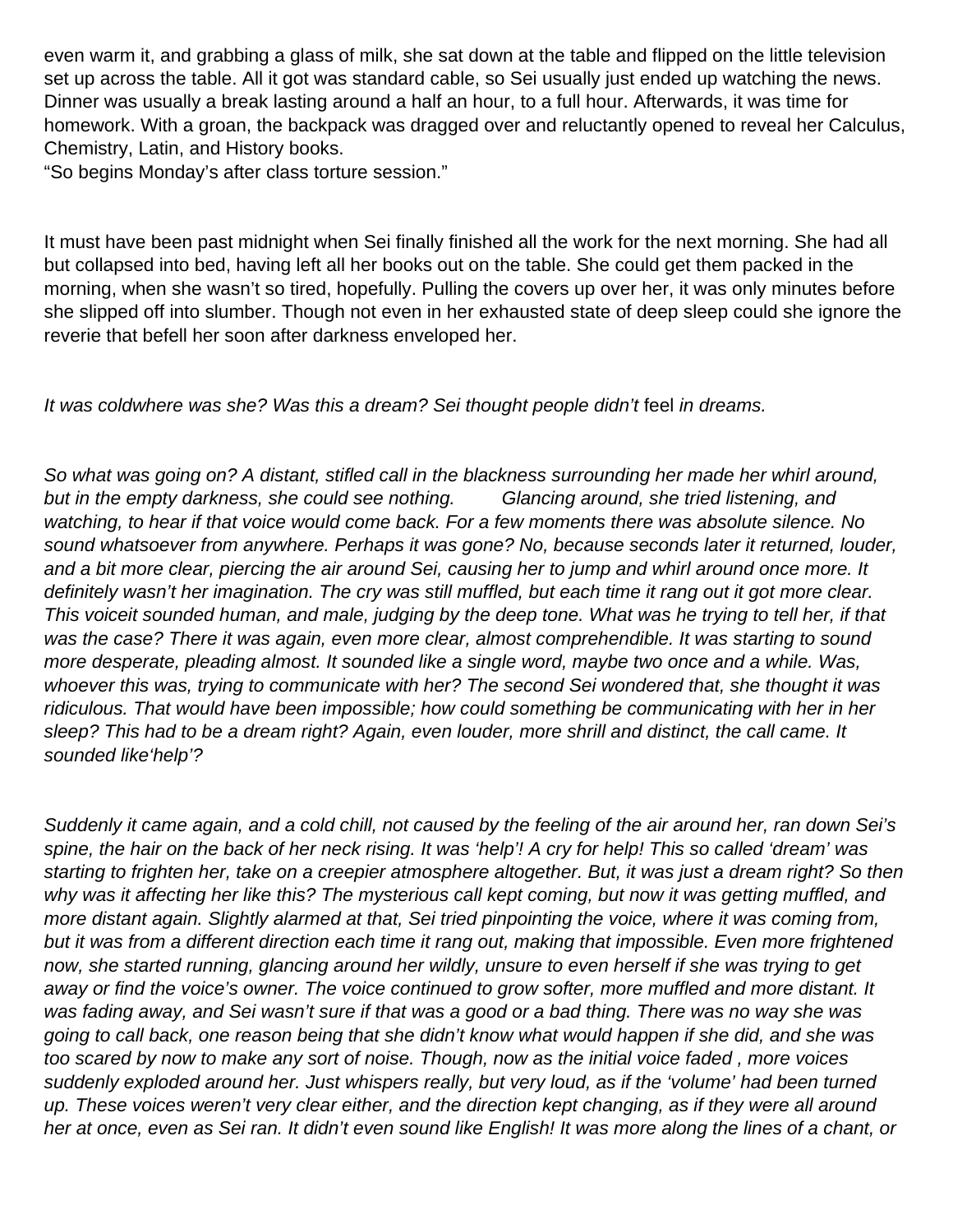Just then, Sei lost her footing, and tripped, gasping in surprise as she fell. Once she hit the ground, a pale pair of hands suddenly seemed to just materialize out of nowhere and close around her throat, pushing her down against the ground forcefully. Now the chanting, if that's what it was, got louder. At this instant was when the young college student completely panicked, starting to thrash and claw at the opposing hands around her neck, near hyperventilating. She wasn't screaminguntil a pair of glowing blood red eyes appeared, seeming just an inch or two from her face. At the sight of them, something within Sei seemed to grow. Terror. Those eyes were the most horrible, horrifying things she'd ever seen, frightening her out of her mind. Screaming, her efforts to break free of the hold the thing had on her increased. As the eyes seemed to be closing in on her, just when she thought she was a goner, the world around her went white

 $\sim$ : $\sim$ : $\sim$ 

The loud, insistent buzzing of the alarm clock went ignored, as Sei sat on her bed, pale, and gasping for breath. Her whole body was shaking, the terrifying experience still fresh in her mind. One hand clutched at her chest, in the large white t-shirt she usually wore to bed.

Just a dream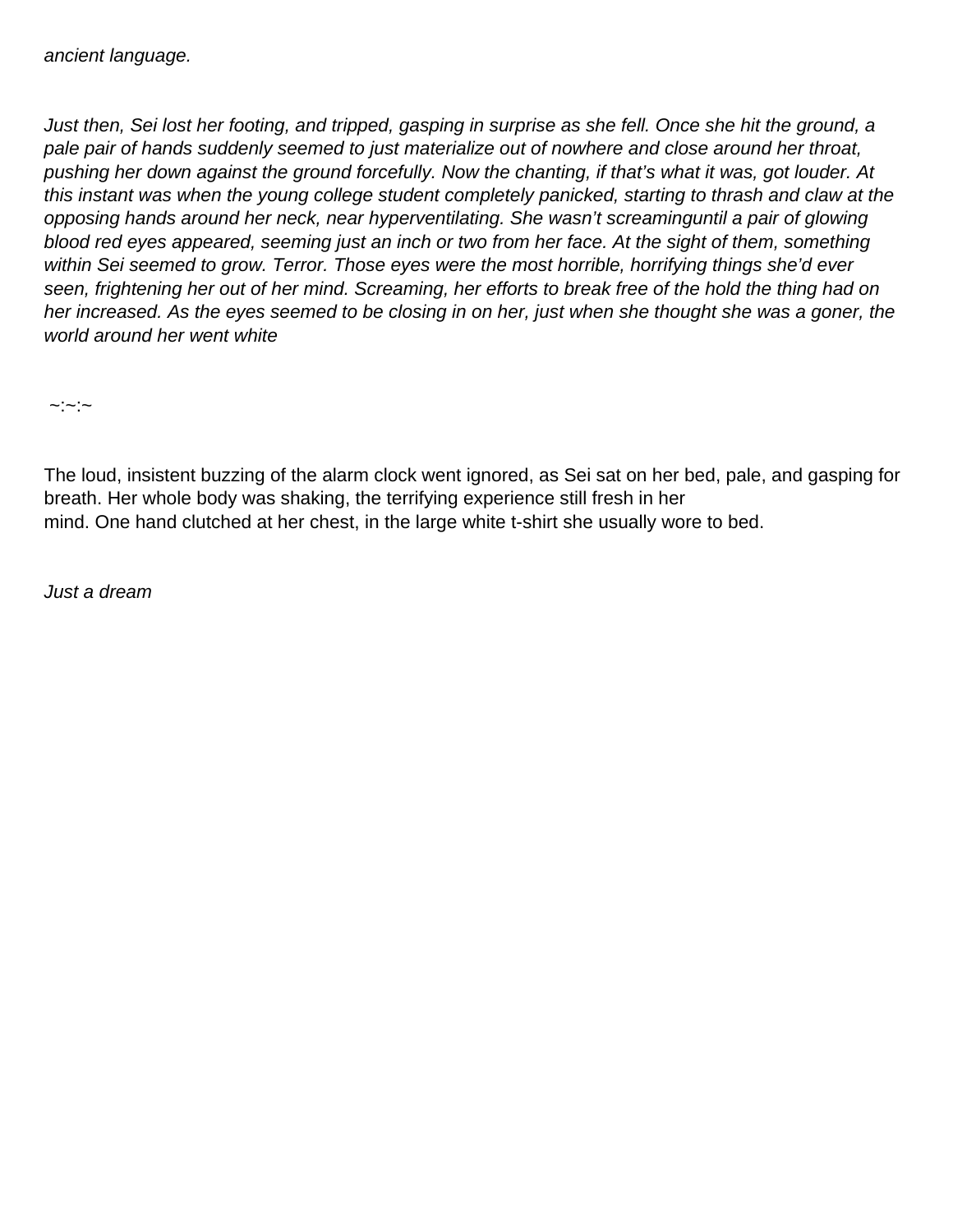### **3 - New Places, New Faces**

### <span id="page-6-0"></span>**Chapter 2**

"A strange dream?" Sitting in the food lounge at noon, at a table in the corner, away from the noise and nosey students, Lily and Megan were trying to make sense of what their friend was trying to tell them as she repeated her dream to them. Sei let out a tired sigh.

"More like a nightmare." No matter how much she had tired to convince herself that she was lingering too much on it, the strange experience from last night had stuck with her, and she couldn't stop thinking about it. Both Lily and Megan seemed to frown at her comment.

"You're really bothered by this aren't you?" Raising a hand and running it over her face, Sei nodded, prodding some more at her lunch, which had remained untouched since she had taken it out. Breakfast had been much of the same at home, something she would have gotten mad at herself over for wasting food.

"I feel so childish fussing over this like a little kidbut there was something about it that didn't seem like a dream." Megan, curious, and a bit worried for her friend, spoke up.

"Like what? Did you recognize the voice or something?" Shaking her head, Sei let out another sigh. "No, nothing about it was familiar at all. It was terrifying! I've never, in my life, had a dream like that. Never." Finally dropping her fork onto her plate, and pushing the unwanted food away, she didn't know how to explain it.

"Well, you have seemed to be stressed lately, maybe that spurred the dream?" It was a realistic and reasonable theory. She had been stressing a bit lately. But it wasn't something she was new to. She'd never had such dreams then. Then again, dreams were unexplained and random; it could have just been by chance the nightmare had even occurred. That had to be it. There was no other logical explanation for it. Looking up at her two best friends, she also figured she shouldn't be placing all of her issues onto their shoulders, when they probably had enough troubles of their own to worry about. Smiling a bit, she actually did feel a bit better now.

"Thanks guys, that helps. I'm lucky to have you two around." That seemed to get her friends to smile as well, which made Sei feel all the better. The day seemed a bit brighter already.

The rest of the day, battling the usual crowds made her feel like she was swimming against the tide. "Now I know how salmon feel." Luckily for her, she was only fighting the current to keep from being late to class, and to keep her grades from falling. For salmon, it was a life or death struggle to uphold the species, and keep it going. It made her glad she wasn't a fish, especially a salmon.

Once the usual routine of each day drew to a close once again, Sei said goodbye to her friends like always.

"No nightmares tonight, I'm sure. You don't have much homework right? So just get home, eat, and go to bed." It was amazing that Megan was nineteen. But the concern, mixed with the impossibly simple answer made her grateful for her friend's advice. Lily just rolled her eyes at the comment.

"Of course, that doesn't mean slack off on homework either. This isn't high school anymore remember." Lily, the scholarly thinker. She was the one who kept them in line when it came to classes and homework. Of course it was sometimes just a faade when they were either fooling around, or when she was just looking out for people's best interests. This time it was a mixture of both of those, and hidden concern. The hazel eyes didn't lie.

Now it was Megan's turn to roll her eyes. She, of course, also knew about Lily's facades, just loved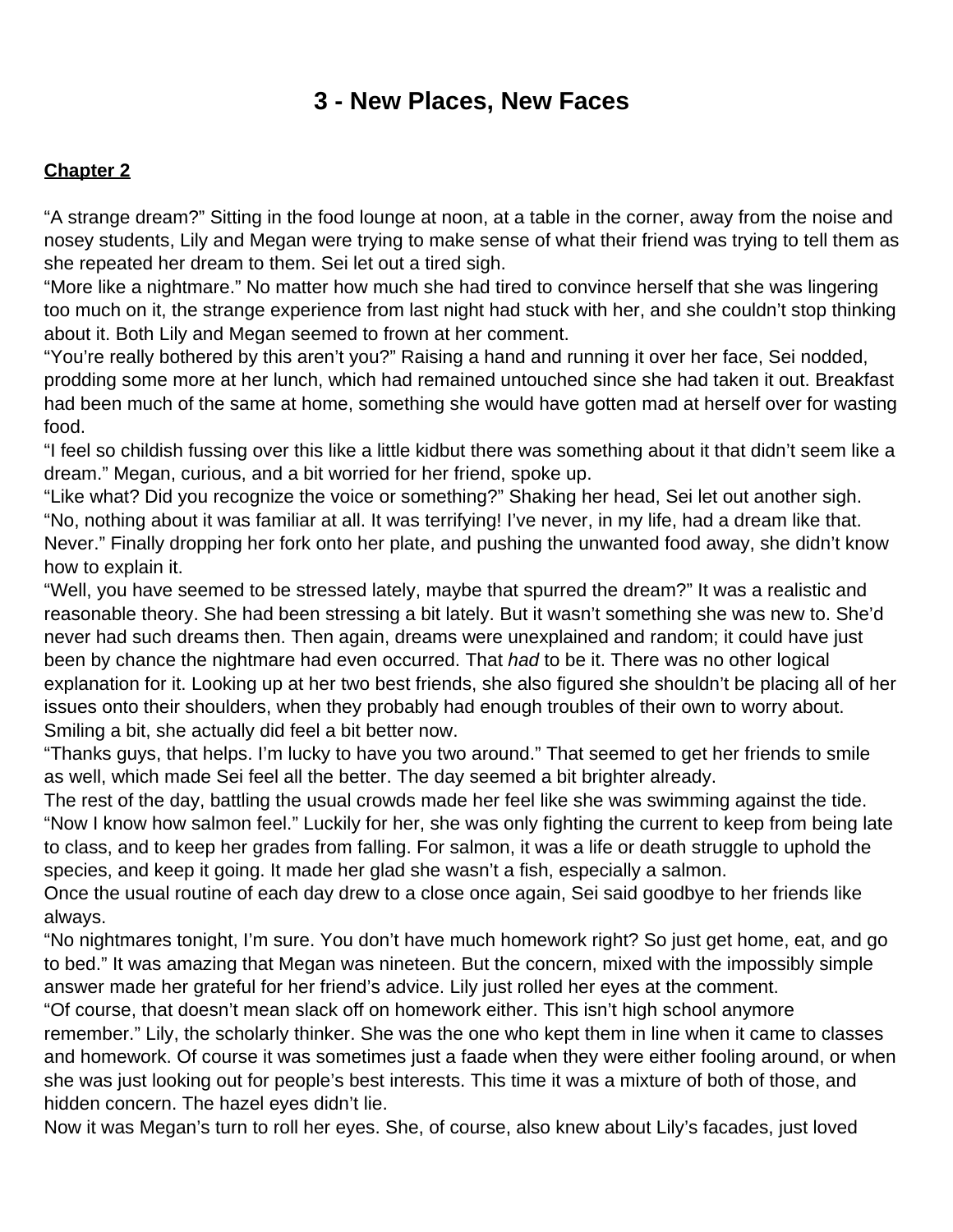drawing it out of her what she really meant. Sei had to chuckle a bit at the two.

"I know Lily, I knowNo need to remind me. I'll go home and do the usual. Eat, do homework, then go to bed. Okay? Is that reasonable, sensei?" Megan laughed, poking fun at their friend. Lily seemed to think about it, putting on the part, then nodded.

"Yes that seems like a perfect idea. Carry on then grasshopper" With laughs, hugs, and nice words, the three departed. It may have been a routine, but it never got old between the three best friends. It was the only thing they had to look forward to everyday.

Surviving the trip home, like always, it was almost dark out at the apartments when she arrived. Once inside, the normal home routine started. It took a little over five minutes to make her meal, which was ramen. Opening her backpack, Sei was pleasantly surprised to find out she had even less homework than she'd initially thought. Encouraged, it was about an hour and a half later when she was happy to close her book and folders, put away her bag, throw away the trash, and put the dirty dishes into the dishwasher. Why couldn't there be more days like this? She knew it would never happen much, but she could always hope. Changing out of her clothes and into the huge, and loose fitting t-shirt, one of a couple her father had given to her, she brushed her teeth, even humming a little tune while she did so. Grabbing her iPod off the bedside table, and pulling back the covers, Sei figured the day hadn't been that bad. It had actually ended quite nicely. Now all there was to do, was turn off the lights, and let the ambiance of the night lull her to a peaceful rest, hoping there would be no interruption this time. Or on any other night for that matter.

Unfortunately, not even hope kept away the repetition of the horrible experiences that made up each nightmare that occurred for the next few weeks. Each night the voice returns; and, each night it seemed to have brought along a friend. But some of these voices didn't seem human. The calls always seemed to be the same, for help, though not spoken in English, or human for that matter. The original cry for help, was now accompanied by other male voices, one deeper, one a bit higher pitched. Two sounded like wolf howls, long and mournful. If not for the frightening situation, Sei would have found them heartbreakingly beautiful. Yet another didn't even sound like any creature she'd heard before on earth. It sounded almost prehistoric, like a dinosaur, but Sei could somehow still seem to interpret it as a cry for help.

Also, each night, like the first, the calls came softly, growing louder and clearer. Trying to find them was pointless, she knew, but that didn't stop her from trying. Maybe if she found whatever or whoever was calling out, these dreams would end, or at least not end in such horror. But, despite her effort, each night it ended the same, and each night there was a new, even worse conclusion that scared her out of her wits.

Waking up in a cold sweat, and trembling, sitting up in her bed, was getting stressful. She wasn't getting any sleep; save for the few hours she had before each dream started. There was something else now too. After the first week, she'd begun feeling a strange, almost empty feeling inside of her. Almost as if parts of her were being torn away each night. She tried convincing herself otherwise, but it just kept getting worse. Was she sinking into depression? She barely slept anymore, barely ate even. It was starting to really worry her friends and teachers. It couldn't have just been nothing if they were noticing, right? The illogical consequences of these nightmares just didn't make sense! Maybe she was going crazy? If so, she wasn't about to go to any of the student counselors, or psychiatrists; they'd most likely think she was crazy, and do who knows what about it. Megan and Lily were her only 'counselors' around that she trusted. But the events to come this next night would be different, Sei could feel something about it the second she got home that evening. Things just seemed odd. The young college student felt on edge for some reason, very uneasy, or even paranoid. When she made her way to her room later that night, after homework, and got into bed, she found herself shaking in fear, or something close to that. It was like her conscience and her body almost knew something wasn't right, like a bad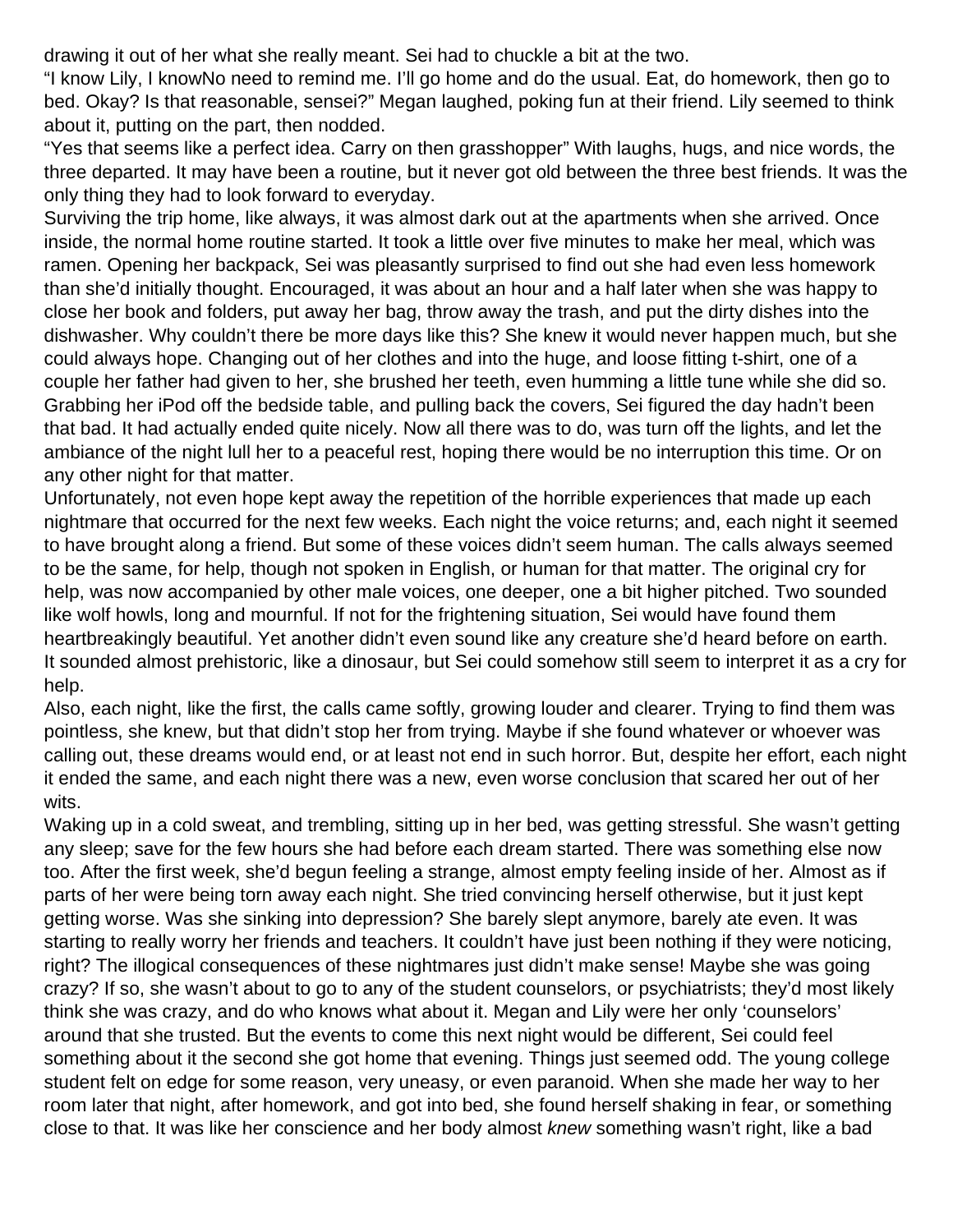omen. That thought certainly didn't help her get to sleep either. Though her thoughts were riddled with the mysterious fear, eventually Sei found herself drifting off.

 $\sim$ : $\sim$ : $\sim$ 

As usual now, as Sei dreamed, she found herself back in that inky blackness. Then it changed in the blink of an eye. The atmosphere suddenly altered, and the area began to whirl, like she was in the middle of a tornado. The familiar, ominous feeling was growing stronger within Sei, every second. What was going on now? The air was also starting to get heavy now as well, and her breathing grew slightly labored. Then the feeling of danger struck her, like she had been stabbed or shot. And it was comingfrom right behind her. Gasping, as though she had run a mile and was out of breath, Sei slowly turned around. There standing before her was a black, smoky figure. It reminded her of a ghost, the way it seemed to float off the ground. This figure must have been, at least, seven feet tall. But what really caught her eye were the glowing beady red eyes on its face, even though everything but the eyes was black on this strange figure. These eyes, unlike those from the previous dreams, weren't narrowed looking, but glowed with the same almost evil aura. That very aura was suffocating the student before it, making it hard to breathe.

Sei couldn't move, she was paralyzed in fear. All she could do was struggle to breathe as the figure moved closer, letting out a soft hissing noise. Slowly, from the 'body' of the figure came a long, bony, smoky, hand that reached out towards the girl wrapping around her throat. The feeling of the black, vaporous hand sent icy chills down her spine. Hissing again, the creatures grip on Sei's throat tightened, causing the teen girl to gasp, though it came out more like a squeak in her fear. Then all of a sudden, noises, like the growls and roars of animals erupted around the two, distracting the ghostly, demon-like creature, as it hissed loudly, glancing around, then back at Sei. And she didn't like the look in its red eyes. Angry evil determination.

The lack of air made Sei's vision begin to blur and swim. Just as she thought she was going to pass out, the howls and noise around her intensified, and everything seemed to stop around her, until a sudden burst of light erupted below them. The new feeling of falling reached her dimming senses. Like butterflies in her stomach. But how was she falling when there was nothing to fall **from?** This thought went unnoted at the moment; Sei's now half lidded blue eyes focused on the creature above her, who seemed determined to hang on as they fell.

Somehow though, miraculously, a thin, white blast of light shot right above the girls shoulder from below, striking the horrible smoky entity. Giving out an inhuman, high-itched shriek, it let go flailing as it clawed around the area the light had struck it, where there was a clear hole.

Sei gasped for breath, color soon returning to her face as well as her senses. That had been too close. Unfortunately, there was little time to thank whatever force had saved her. The light below her was growing as she fell, frightening her. Trying to flail didn't help her, and then before she knew what happened something slammed into her sending her off balance. Shrieking and airy growls in her ear brought her to the conclusion that it was that thing again! **No, you won't take me again**! Struggling, and with a swift kick, she wriggled free and pushed away from the thing, but in the next second it was coming back at her, it's glowing red eyes flashing angrily.

The light below was getting closer and closer, now at a faster rate, causing Sei to gasp as the dropping feeling increased in her stomach. In that split second of distraction, the creature shot at her again, claw-like hands ready to tear at her apart, when an explosion of light lit up, and strips of light like before curved and flew up. Even as Sei tried to move and avoid them, it they all seemed to avoid her, as if by command from another force, as they whipped around her body towards her attacker. It somehow managed to evade the first few shafts of piercing light, coming at the girl again like a bullet. **I don't**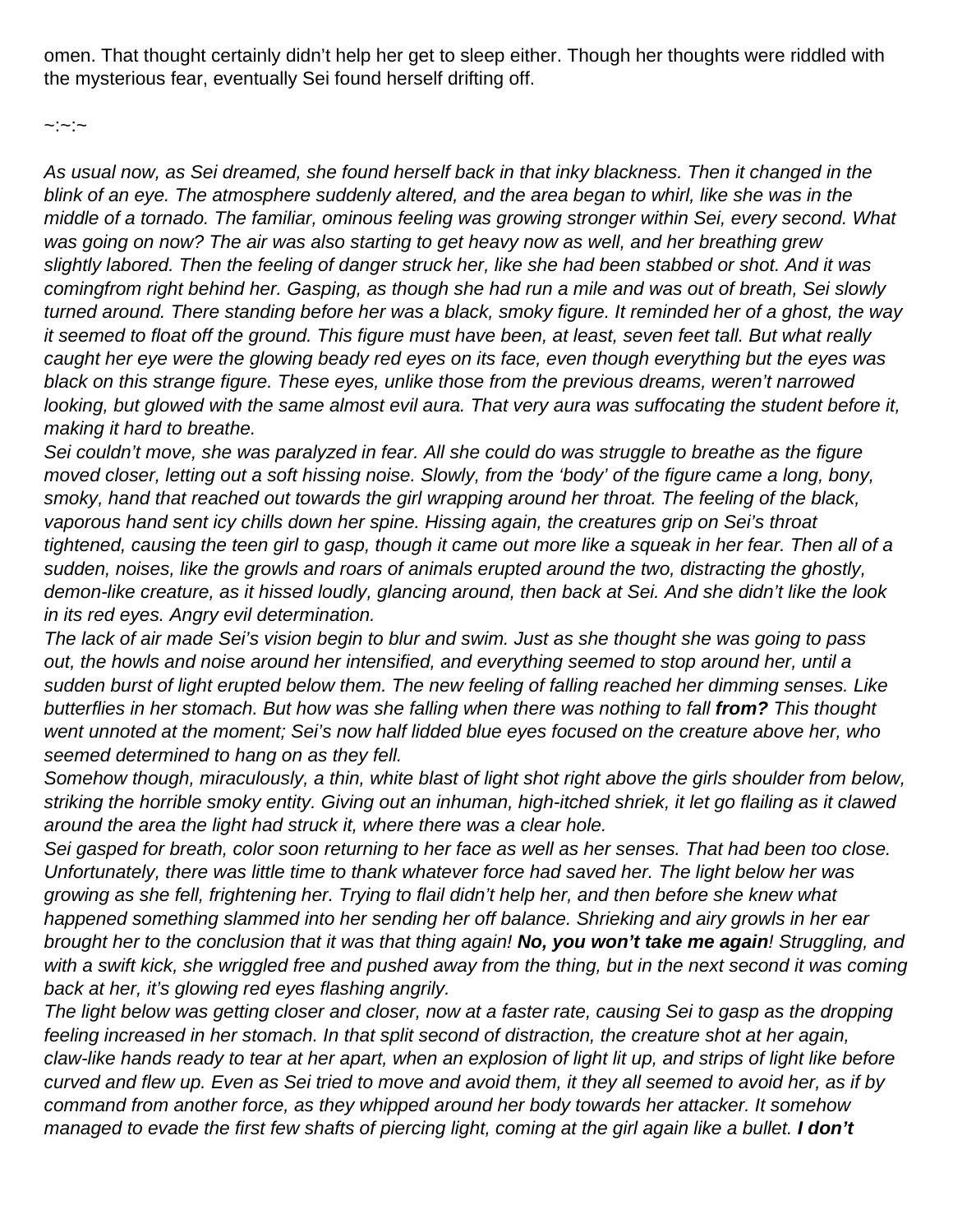**think so, you bastard** Just as it went to grab her, she kicked out as hard as she could, it slamming into the thing's face, it screeching and went flying back and disappeared. Was it gone? Her question was answered with yet another loud screech, and the smoky, ghostly figure flying at her, with even more gusto than before.

Just as the college girl thought it was over, and this thing was going to reach her and kill her, light pulsed from below her, and the light increased to ten times in strength, hundreds of long, bright strips of light shooting out. Against the blackness, the site was amazing to her.

Once more, the creature tried to dodge and evade the multiple attacks coming at it, but with so many it was impossible. It finally pulled back suddenly, retreating, it reminded Sei of a parachuter who had just opened his chute and was jerked back. The black figure was soon gone, some of the lights following it. Then, as if she thought the surprises were over, she could see the light all around her, warm and bright, curling around her body, and the falling feeling faded. It was like she was floating now instead, that is until it came again, worse than before and she plummeted down into the white blankness, consciousness fading away into nothingness.

 $\sim$ : $\sim$ 

From white blankness to the black darkness of unconsciousness, a dreamless emptiness enveloped Sei's mind. Though, now, slowly, her senses began to return as unconsciousness faded away like a mist around her. The first thing the girl noticed was the cold, hard, wet ground she laid upon. Eyelids twitching as she awoke, and groaning, her body moved sluggishly, feeling as though each limb was heavier than normal. When her eyelids finally lifted from over her eyes, blinking a few times as they adjusted to the little light around her. Grass, Sei now noticed, was what she was laying on, face down; though her head was directed to the side, the soft yet wet green pricking her face.

Maneuvering, still sluggish, the young woman got her arms under her and pushed herself up, water dripping from her. Looking up to the dark, cloudy sky, she wondered how long it had been raining. It must have been a while, for she was almost completely soaked, and the ground was muddy, with puddles ranging in size scattered here and there. Shivering in the chill as a gust of wind blew passed, Sei looked around as she got to her knees, one hand raising to brush her wet, muddy bleach blonde hair from sticking from her face. Where was she? Wherever it as, she didn't recognize the area, especially in this dark, rainy weather.

Well, there was one thing she did know, and that was that she couldn't stay out in this weather. Pushing herself to her feet, the girl only stumbled a bit on shaky legs, but soon regained her balance as well as she could on the slippery, muddy ground. Trying to brush the mud and grass bits off her clothes deemed pointless, though Sei tried, her slightly numb hands only seeming to smudge in the mud more. Giving up her task, wrapping her arms around herself, and once more looking around, the girl tried to figure out which way to go. Her mind was still in somewhat of a daze. Eventually, Sei just started off the way she was facing, stumbling at times as she walked along, not having the strength to move much faster. Just past a hill and field, Sei reached some woods, pausing before entering to look into the darkness within. It was spotted with the dim light, but the girl still had no idea what could be hiding or lurking inside. The rain was still coming down on her, reminding her of her limited to no other choices. Getting out of the rain was her first priority, and within the woods, at least there would be some protection by the trees. Commanding her tired limbs to move, she was soon heading into the trees, hoping to find some shelter so she could get out of the weather that was sapping her of her strength.

A rustle in the bushes a few moments later caught her attention, and the girl stopped, shivering a bit and staring in the direction the noise had come from. There was more rustling, along with another strange animal noise. Whatever it was didn't sound friendly, so Sei quickly kept moving, hoping the creature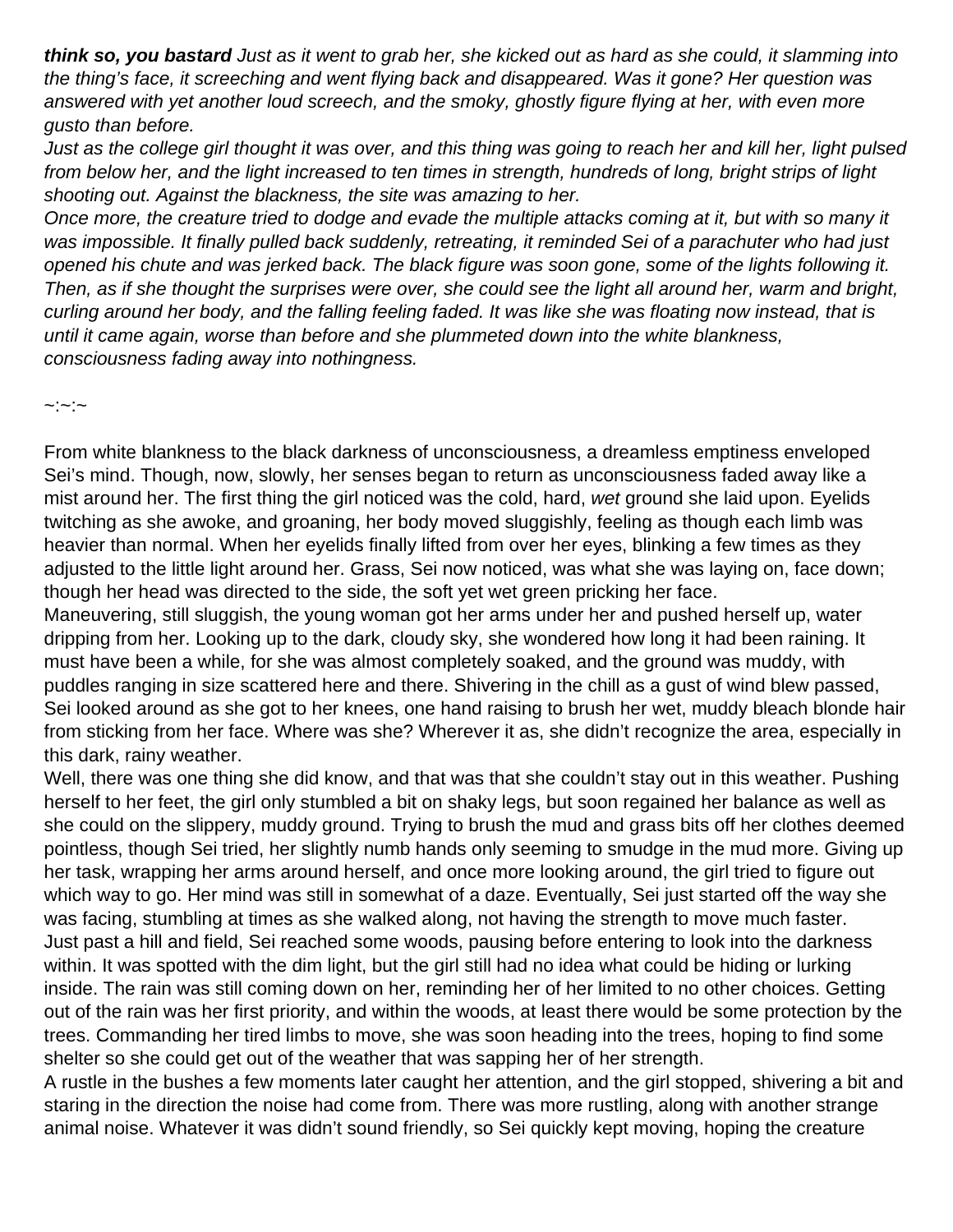didn't follow after her. A clearing in the woods an hour or so later revealed a much welcomed sight. A house, and a very large house at that. A mansion most likely. Sei could barely hold back the slight smile that spread across her face. Finally, somewhere to get out of the rain and get dry and warm. Approaching the large mansion, the college girl stared up at the door a moment before reaching out to take hold of the knocker, and smacking it three times before releasing it. She didn't have to wait long before the sound of turning locks could be heard and the big door swung open. With the building being a mansion, the girl thought it would be the butler or something that would be opening the door and greeting her; but standing there in front of her was no butler. It was a man, perhaps middle aged, dressed nicely, with shoulder length dark hair, tied back tightly in a small ponytail. This man looked like he owner, or lord of the manor, why was he greeting her? Lost within her thoughts, Sei didn't see the smile that stretched across the man's face as his soft green eyes watched her before the smile faded. "What are you doing out in such weather? You must be lost, poor girl. Here, come in, get dry and warm" He stepped aside, pulling the door further open, gesturing with a sweep of his arm for her to enter. To tired and exhausted to think much on the situation, Sei nodded and moved to walk inside, and the door was shut and locked behind her. "Such terrible weather lately, good thing your came across this place." An arm made it's way across the girl's shoulders to guide her. Looking up, her eyes met his own. "Come, I have a nice big fire blazing in the study." He smiled, and Sei nodded, grateful, letting the man lead her down the hall and to the right to a big room lined with books, and a large polished wooden desk. Just like the lord had said, there was a huge fire blazing in the fireplace. There were two comfy looking leather chairs in front of it on a soft looking red carpet. Each chair had a little table beside it. "Here, have a seat and treat yourself to the tea, it'll warm you. I'll get you a robe to change into. We can't have you stay in those soaked garments after all." With that the man excused himself, disappearing around the corner and down the hall.

The heat from the fire was already warming her, but Sei went and sat down in one of the chairs, wanting to rest her weary body. Sighing as she found the seat to be quite comfortable indeed, she then looked over to the side table. There was a small kettle and teacup sitting there, along with cream and sugar, making her blink. Had it always been sitting there? She didn't remember seeing it there when they first entered. Strange. Pushing it back as her mind just being too tired not to have registered it earlier, the girl reached over and poured herself a cup, adding her desired amount of cream and sweetener. Picking it up and bringing it to her lips, she took a sip. It was just the right temperature. The beverage indeed warmed her from the inside out as she continued to drink it, letting her eyes close a moment as it's warmth along with the fire calm her. With the soft glow from the fireplace, it made the large room comfortable and cozy. It was very tempting to just give into her exhaustion and drift off to sleep right there, but she made herself wait. The lord was going out of his way to get her something dry to wear, and the girl didn't' want to seem rude.

It wasn't long, maybe a few more minutes, before said man returned. Looking up as he came over, Sei put down her teacup to receive the clothes he then offered to her. "Those should do for now, until your own dry. You can change in the room I've had prepared for you upstairs. There's a fireplace in there as well to keep your warm." He smiled, then blinked, seeming to remember something. "Oh, I still have not introduced myself. I am the owner and lord of this mansion, lord Zalaris." He bowed slightly. "Who might you be?" Sei blinked, then bowed back as he did, still not wanting to seem rude.

"My name is" pausing a moment, she looked confused. "Sei. Yes, that's right. My name is Sei." She smiled a bit at having remembered. Lord Zalaris nodded, though now that the girl was more awake and aware, noticed the smile the other now wore was a bit strange. There was a small glint in his green eyes as well, before it passed. Had she imagined it?

"Pleased to meet you, Sei. Now, if you'd like, I could show you to your room for the night. Surely you are tired." Sei nodded, and moved to stand, holding the new clothes enough away from her to keep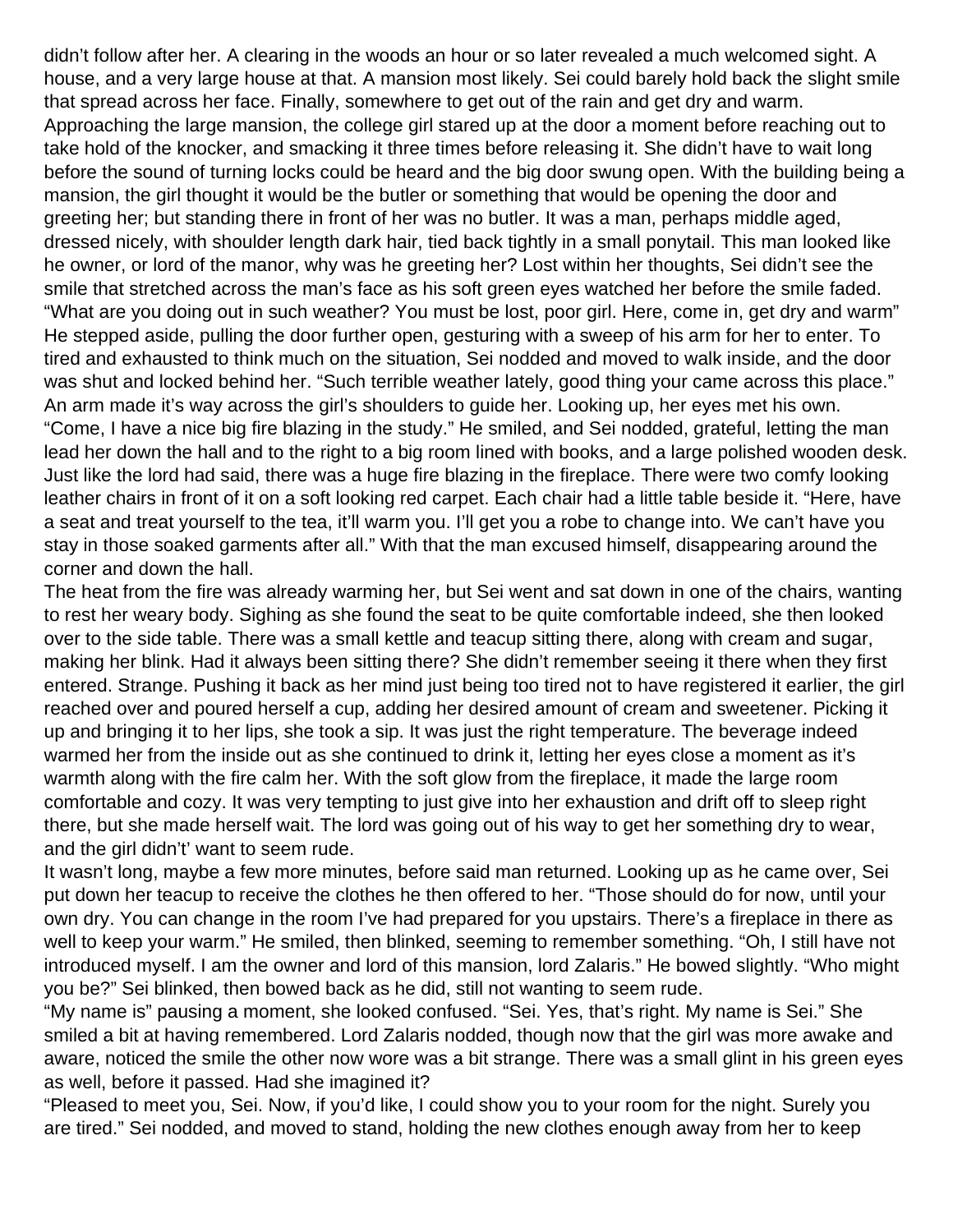them from getting wet. "This way then-" Suddenly there was a loud rumble, and the ground and room shook. Sei gasped, jumping a bit at the experience. Once everything settled down again, the whole thing only lasting a few moments, the girl only then looked to the lord.

"W-What was that?!" But the man didn't seem to hear her at the moment, a thoughtful, hard expression coming over his face. Then, his face softened and Zalaris looked to her.

"I'm afraid I'm not sure myself" Soon, there was the sound of someone approaching from the hall. When it reached the study entrance, they saw it was one of the servants. The new arrival bowed, expression calm, despite what had just happened.

"Excuse me, my lord, something has come up that needs your assistance right away." Sighing, Zalaris frowned, his face hardening again. Sei didn't know what was going on, so just stayed quiet, watching between the two. When he turned to her a moment, he laid a hand on her arm, then his gaze shifted back to the servant.

"Would you please escort Sei to her room upstairs for me?" The servant at the door nodded. "Regretfully, it seems I am needed elsewhere, Sei." The girl looked up at him. "Please, follow Trine up to your room. If you need anything more, just ask him. With that, I say have a goodnight." With a nod, the man released her, and started towards the door, passing Trine before disappearing.

"Miss, if you would follow me, I'll show you to your room." Sei blinked at that, then after another moment nodded slowly, remembering how tired she was. The warmth from the fire had only increased this feeling. Trine then turned and gestured for her to follow.

It was a pretty long way, up stairs and down halls and corners, to her room, surprising her. Why was her room so far back? They had passed other, nearer rooms as they had walked, why hadn't lord Zalaris prepared one of those rooms? She wasn't sure, but for now let the thoughts fade away. Once the girl got some rest she would wonder over it more. When Trine stopped at the end of the hall and turned.

"This is your room. Hope it is to your liking." Pushing the door open, Sei was soon gazing at one of the most beautiful rooms she'd ever seen. Polished wooden furniture, large bed with curtains around it. Painted vases and art decorated the room, as well as the small comfy looking sofa and chairs scattered perfectly around the large room. All the college girl could do was stare at it all a moment, mouth hanging open a bit. "How do you like it?" The voice snapped her out of her thoughts.

"Oh! Yesthank you." Trine bowed slightly at that, then turned to take his leave. Now, left alone in the room, Sei shivered. A fire was indeed ablaze in the fireplace on the other side of the room, and, remembering her chills, went over, after closing and locking the door, to warm back up. Grabbing the clothes lord Zalaris had given her, she began to change out of the wet clothes she had one then, glad to get them off. Once she was changed, hanging her wet garments on the back of a wooden chair, Sei sat down in one of the big red chairs next to the fireplace. Closing her eyes, she told herself she was only going to sit here a bit while she warmed up. It wasn't long before exhaustion took over though, and the girl fell fast asleep.

At one point in the night, Sei suddenly awoke, by a loud roar in her head. Jumping slightly, her brown and blue eyes opened with a start to a dead silent room. Had she imagined it? Could have been a dream after all. Though, the thing was, she didn't even remember having a dream at all! Glancing around the room a few moments, and seeing and hearing nothing made her a bit nervous. It was almost too quiet. Then, there was a sort of whisper, and a weird feeling washed over the girl. It was like something was calling, awakening something within her. It was silently attracting her, perking her attention and curiosity.

Slowly, Sei got up from the chair, not minding the darkness, since the kindling in the fireplace had burnt itself out. Slowly, the girl started towards the door. The mental call came again softly as the lock turned and the door was opened. Peeking out into the dark halls from the doorway, the girl was unsure. "Um,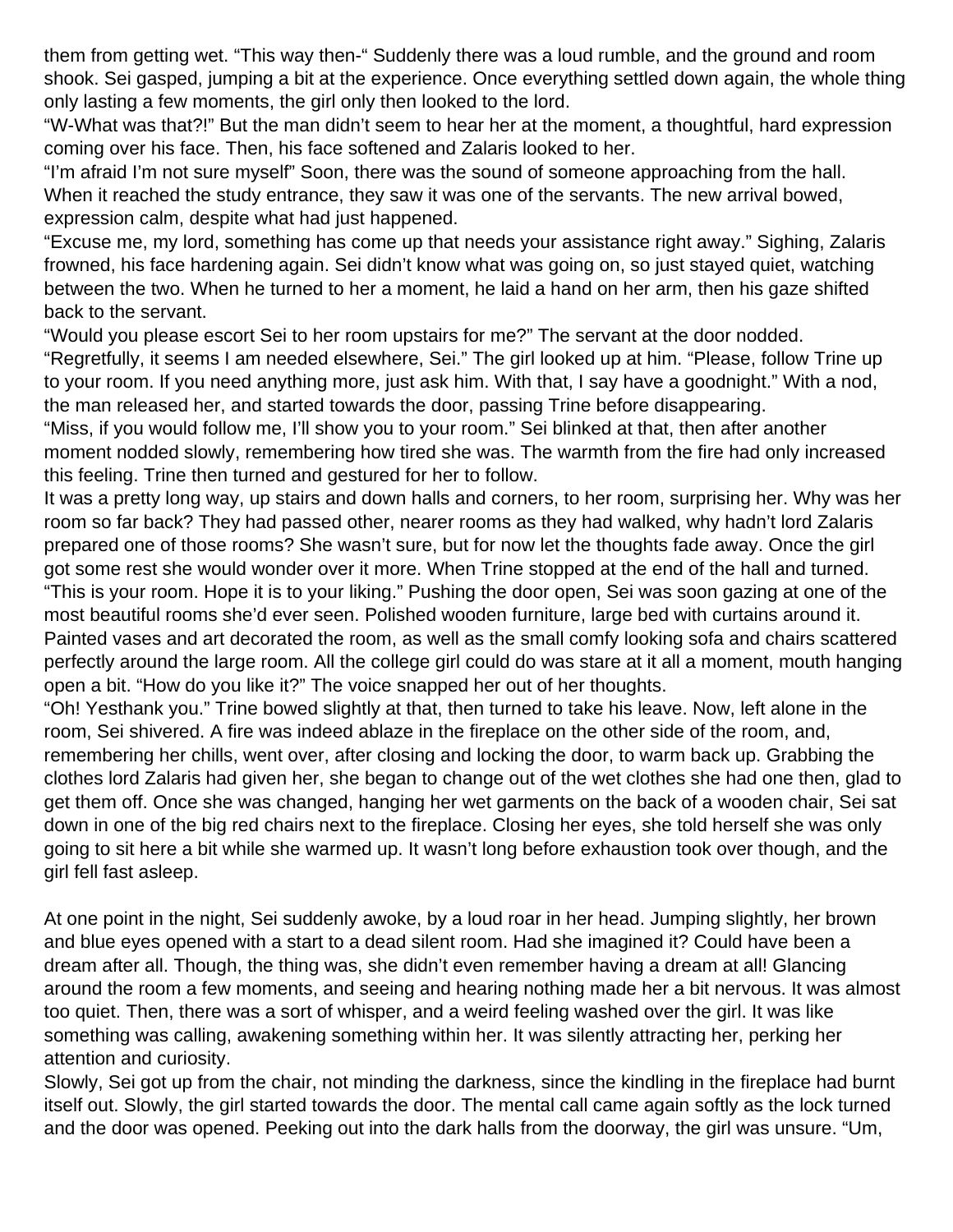hello?" Nothing for a few moments, then the eerie call came again, drawing her out. For some reason, she wasn't scared at all as she began to walk down the hall, following whatever it was that was calling her.

The feeling and call brought her through the halls and down the stairs to the main level. As she passed around one side of the stairs, the voice suddenly faded into nothing. Somewhat distressed by this, Sei looked around. Nothing. Looking back ahead of her, the girl was about give up the search, when something caught her eye. Moving closer, she reached out with a hand to run her hand over the carved wood of the side of the stairs. There was a straight break along the wall. A door? But there was no knob. Looking again though, Sei found it was built into the wall in the form of some sort of dial. Turning the dial half a turn, the door unlocked and swung open to reveal some sort of lift. Glancing down the shaft it hung from, it looked like it went down pretty far, as well as up a good ways. Would it be safe to go into? Obviously that calling voice in the girl's head had brought her here.

Still unsure, yet curious, Sei leaned in again too look up, then down before very cautiously stepping into the lift. It didn't break or fall, for that she was relieved. But suddenly there was a loud shift, causing Sei to stiffen and reflexively grasp onto the bars that made up the life around her. With a slight groan, the lift began to lower, the light from the door fading as she traveled into darkness.

After a minute or two of the black darkness of the shaft, it began to lighten again, and then Sei found herself in a new place. It seemed like some sort of underground cave, but occupied, for there were tables lined with instruments, even some simple furniture. When the lift reached the bottom and stopped, the girl quickly got out, but the lift didn't move again. Why had it suddenly brought her down here? There was no one in sight! Looking to the right of the machine, it looked like it ran on a system of weights and pulleys. Turning from that to around the cave, walking around uncovered that there was more than she had seen from the lift. A sort of tunnel led to a thick wooden and metal door. Taking hold of the iron handle and pulling, with a deep groan the large heavy door opened.

Swallowing and hesitating, finally she started in. Turned out, the door led to another much smaller, less nice room. The cave's rock walls were rough and uneven, making the room seem even more unfriendly and cold, which it was already without the appearance. A fluttering whisper in her head drew Sei's attention forward once more in the dark room. Further ahead, there was a cleared area. In the dim light, the girl could just make out some sort of familiar outline. Squinting her eyes and moving closer, she was shocked to see it was a body. It was hanging from strong iron shackles attached to thick chains that hung from somewhere above, where it was too dark to see. Now quite nervous about the situation, she hesitated in moving closer, but it was like her body moved on it's own.

As the girl neared the hanging body, she found out it was male, and bare chested. Glancing to the side a moment, Sei tried to find maybe a torch or some kind of light. There seemed to be something hanging on the wall. Feeling it, it was indeed a lantern. Its fire was dimmed down, so, taking it off the wall, she turned it up. That seemed to help; now the lantern's light was revealing more of the room. Slowly going back to the hanging body, Sei couldn't help the soft gasp of surprise that escaped her.

The body before her was indeed male. Though, what made her gasp was his appearance. His head, covered in messy red hair, hung down on his chest, while the shackles and chains suspended his arms up above him. He was hanging low enough so that his legs were bent at the knees on the ground, kneeling. Though he seemed either too weak, or unconscious too keep upright, so was hanging forward. This male, also, only seemed about her age judging by his body. Wincing at how said body was covered in cuts, bruises and burns, Sei moved the lantern to get a better look against her better judgment. It was then the body let out a soft groan, and the young woman drew back quickly. He was waking up? Now? All she could do was stand there and watch as the other began to drift back into consciousness. His arms moved slightly then relaxed, as if remembering he was shackled. Then his head moved, and then slowly lifted. Halfway raised, he stopped, seeming to spot that he wasn't alone. Slowly he lifted his head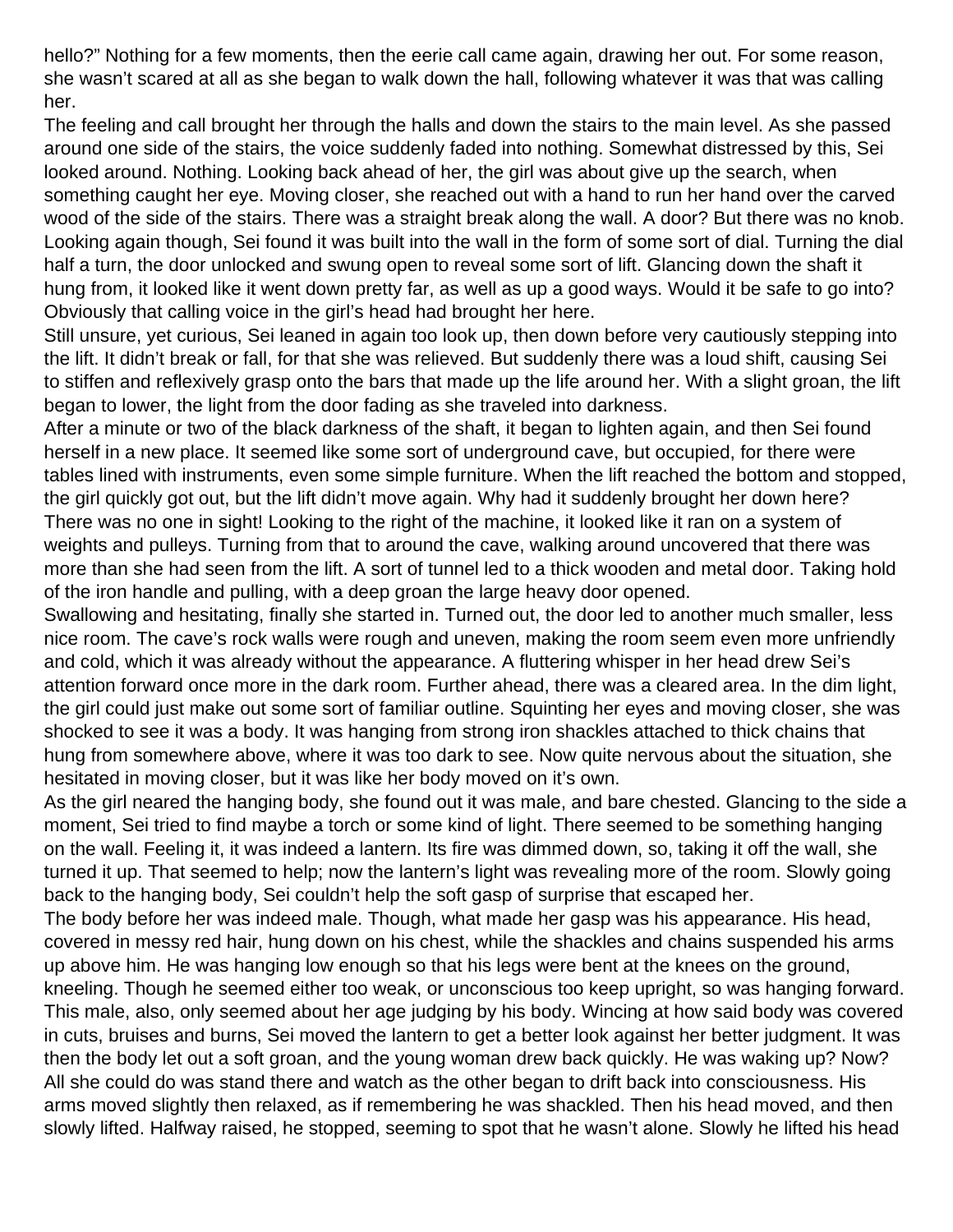more up her body to meet her face. Sei swallowed. The brightest amber eyes she had ever seen were gazing straight at her own. Now being able to view his face, she noticed he had two thin orange bangs hanging in his face. His young face, near his eyes, was marked with curved red markings. Either they were that or blood, which there was plenty of all over him. Now revealed in the light, the girl also noticed his shoulders had orange 'V' markings. His bright eyes looked confused a moment, then he spoke up, his voice hoarse and somewhat weak.

"Who're you..? Ya 'ere ta torture me some more in that bastard's place?" But another look up and down her, which made the girl a bit uneasy, he smirked. "Dun look like it, guess I'm lucky this time" his head dropped a bit. "So whatcha doin' down 'ere then?" She certainly wasn't dressed for anything other than bed. The white gown and pants, as well as bare footed.

"I was looking around and accidentally found this place is all" Why was this guy down here being tortured?

"Ya being held captive or something by 'im too?" Looking at the other confusedly.

"Held captive?" The other let out a brief, bitter, chuckle. Why was what she had said so amusing? "Well if yer not now, ya will be soon enough. Maybe not in the same situation as me, maybe just locked up." Locked up? Why? What had she done to deserve something like that?

"But I haven't done anything." The chains rattled as the young man stood up from his hanging position, staggering a bit.

"Don't matter if ya did or not. That bastard will get ya fer somethin'unless ya escape before then." Sei was so confused now she didn't know what to think.

"Escape? Why? Where would I possibly go? I don't know this place." And how did she know this guy wasn't lying? The other seemed to note her uncertainty.

"I ain't lyin' to ya, I got no reason ta, other than I hate the guy. If ya get me out we both can escape..!" Somewhere inside her, Sei couldn't help the feeling that she could trust this guy, even though they just met. It was strangeit was almost as if, deep down, he was familiar to her somehow. She suddenly realized she wanted to help this guy. There was something in his brilliant amber eyes as well that told her.

Turning around, Sei had a quick look around the room. There didn't seem to be any objects to help her release the shackles. Frowning and with a sight, she turned around back to the other.

"There's nothing here that can get you out..!" The redhead seemed to think a moment.

"Try the other room. They're always bringin' in things from there. Bound ta be somethin' there" Sei nodded, taking the lantern with her as she did so, going through the large wooden door to the room she first arrived in. The tables within the room were scattered with all sort of things. There had to be something in here. After a bit of searching, she found a long thin piece of metal. Maybe it could be used to pick the lock on the shackles! Grabbing it, the girl made her way back into the smaller room where the young man waited, looking up as she entered. Setting the lantern down in front of him, she lifted up the object. "Whatcha gonna do with that?"

"Try and pick the lockworth a try right? It's the only think I could find..." The other sighed.

"Well damnGuess it's worth a try then" Nodding, Sei moved to get closer, when something very strange happened. As her hands got closer to the shackles, they started to reverberate more and more, until, when she touched one, it shattered. Both were taken back by it and jumped. Retracting her hand sharply at the action, Sei stared wide-eyed, not sure what to think about what jus happened. So was the redhead, but soon he lowered his now free arm to look at his wrists where the iron bar had just been not a few seconds before. The, his bright eyes rose to the girl.

"How did ya do that?" his eyes were locked on her seriously. Sei swallowed under the gaze. "II don't know! I just touched it and it shattered...!" she looked at her hands, a bit frightened by it. The other was still eyeing her strangely, when suddenly his gaze shot up towards the other room.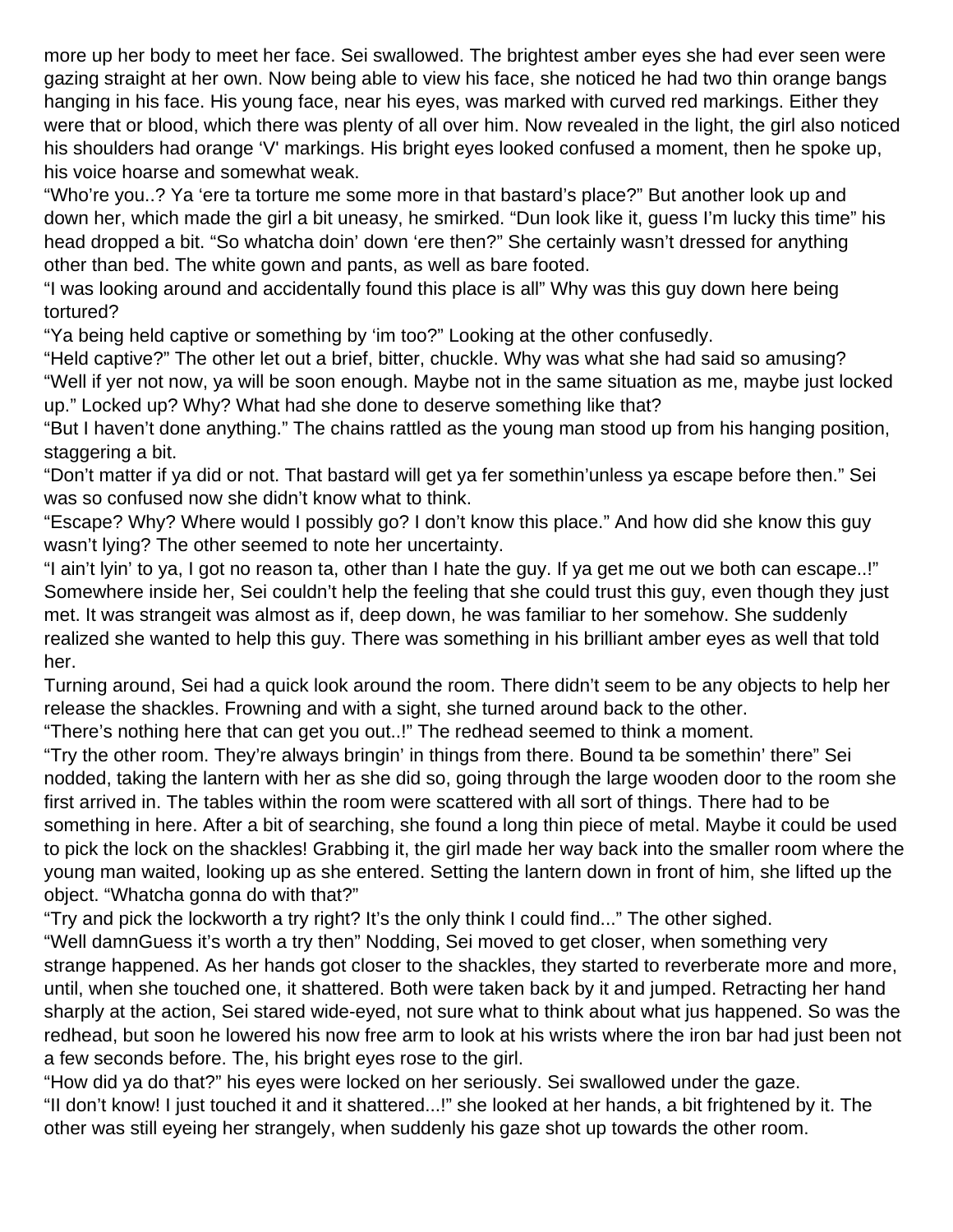"shoot, someone's coming! Hurry and get that other damn shackle!" he whispered quickly, setting his jaw and watching behind her. It took another moment before the girl actually heard what he said and hesitantly moved to do so. When clearly it wasn't fast enough, the other grabbed her hand and pushed it against his other wrist, shattering it as well. Pausing only a moment to rub his sore wrists, he then grabbed hold of Sei's arm again and started running towards the previous room. All the girl could do was keep from tripping as they ran, knowing she couldn't really resist.

Just as they entered the other room, another door on the opposite side burst open, and two men ran in. Seeing the two of them, the men started coming around towards them, clearly to catch them, drawing swords. "shoot." They stopped as the two started towards them.

"Hey, what are you doing free? Get back here!" The redhead smirked, still hanging onto Sei. "Like hell I will...We're outta here, ya bastards! And ya can't stop us!" Running around one side of the two mean looking men, he easily knocked one aside with a swift kick, and took his weapon, then heading towards the lift. Why, Sei didn't know, until the redhead leapt up onto it to grasp the ropes attached to it, pulling the girl up after. She didn't like the smirk that crossed his face now. It looks like one someone wore when they were about to do something risky and unplanned, desperate. The two men stopped, slowly making their way over.

"Now boy, don't do anything stupid nowwhat do you think you're going to do now?" Sei was watching the one she was with nervously, asking the same question to herself.

" What am I gonna do? Escape, ya idiots! Weren't ya listenin' before?" he lifted the sword. "Now, I got better things ta do then waste my time here, so see ya never frackers!" With that, he wrapped an arm around Sei's waist firmly, and cut the ropes just below where he was grasping with one stroke. The men lunged for them, but it was too late by then, and the two were sent rocketing up the shaft. Sei grasped hard onto the other, not wanting to fall, too stunned and scared to scream. Then, remembering suddenly about the shaft, she looked up, wide-eyed. Above them, and getting closer to them by the second, was what looked like the end of the shaft? Light from outside shown down. It must have been a sort of skylight, made of glass. At the thought, Sei gasped. They were still speeding towards it with no way to stop. They were going to crash through or into it! The redhead also seemed to notice, but neither showed, nor voiced any fear. "Here we go!" Sei couldn't believe what was happening!

"What?!" The arm around her tightened, and she could feel the body pressed against hers stiffen. "Hang on!" He was serious, in a few more seconds they were going to hit the top and crash through the glass. Sei shut her eyes tight, clinging to the redhead. She screamed.

With a burst of shattering glass, they hit the open air, the crystal-like shards sparkling in the moonlight around them. Flying a bit higher before gravity kicked in, and they began to fall. The weightless feeling of their drop made Sei's stomach do flips within her, and she couldn't breathe a moment. It didn't help that she was looking down to a very rocky death down the cliff that was behind the large mansion. She screamed again, shutting her eyes tightly.

"We're going to be killed!" The redhead didn't answer, and, looking up to him, if anything he looks like he was enjoying himself. "Are you crazy?!" She was regretting helping him now because in the end he was going to have her be killed! It was then that the wind rushing past them shifted suddenly, alarming the girl, who gasped and her brown and blue eyes shut again as the ground continued to rush at them.

 Suddenly though, there was something soft under her slowing her fall. Reflexively, Sei grasped onto it. It was warm, and felt likefur? Slowly, she felt herself curve from going straight down to leveling out a moment before an upward curve. It almost felt as if she was flying, but that wouldn't have made any sense, right?

Still too afraid to open her eyes, the girl waited until she finally leveled out. Tentatively, she opened her eyes and glanced out. Something white caught her eye before disappearing. It took another few moments more, in her shock, to realize that she was flying! Below her, Sei could feel the warmth she